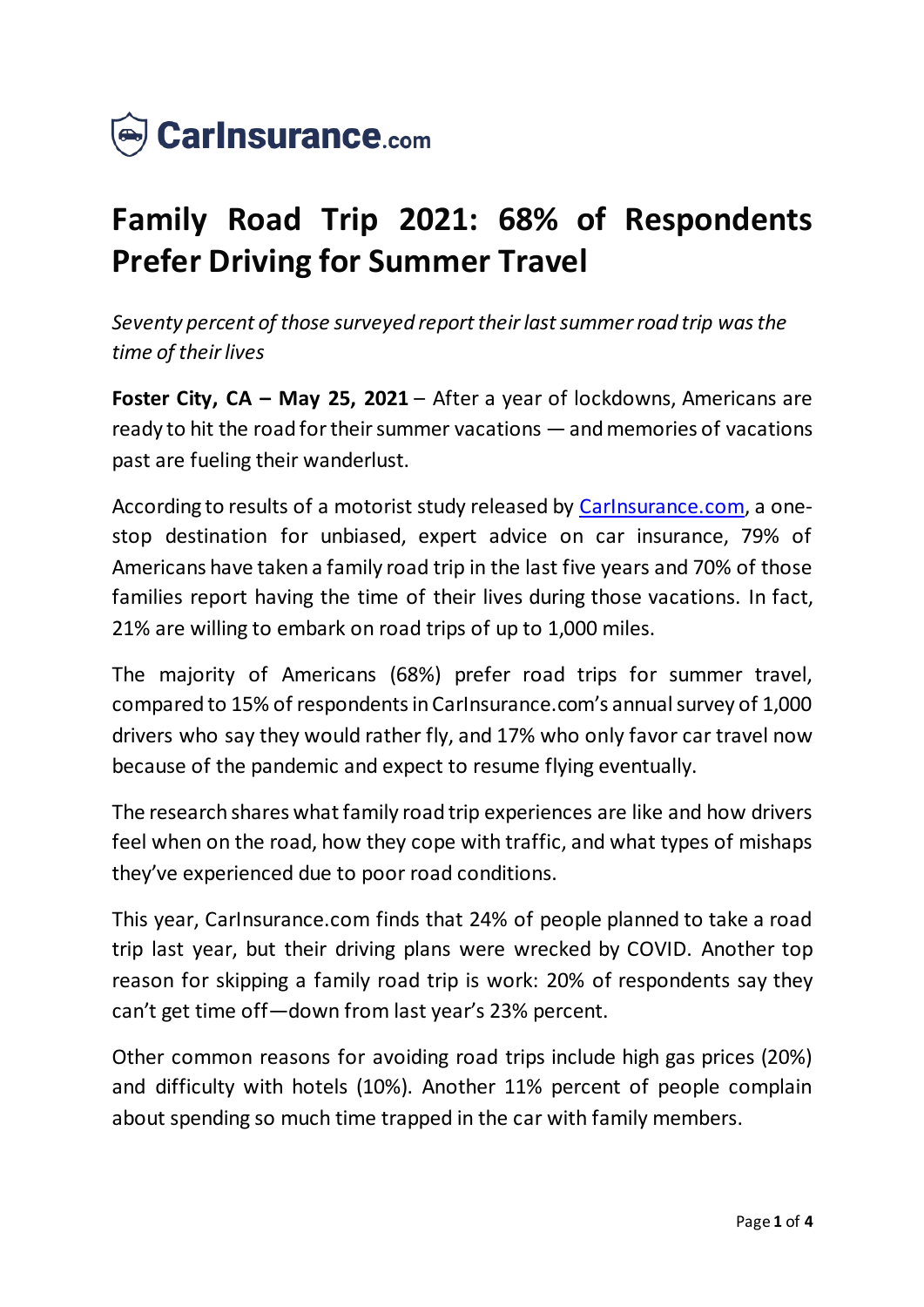What do people think about family road trips this year compared to the previous two years?

|                                                              | 2021 | 2020 | 2019 |
|--------------------------------------------------------------|------|------|------|
| Super fun, we will do it<br>again                            | 70%  | 70%  | 73%  |
| Stressful, yet enjoyable                                     | 34%  | 39%  | 36%  |
| Someone had a meltdown<br>within an hour of the trip         | 13%  | 7%   | 12%  |
| Much more fighting than at<br>home                           | 12%  | 6%   | 8%   |
| Someone had a meltdown<br>before we left the<br>neighborhood | 9%   | 6%   | 6%   |

#### **How drivers described their family road trip experience**

## **Dealing with traffic woes**

During their trips, 53% of drivers say they are relaxed and content, up from 37% who felt this way last year. On the other hand, 9% of respondents admit being stressed or angry while driving, down from 11% in last year's survey.

How do Americans cope when they experience traffic delays?

- 69% listen to music
- 30% listen to news
- 42% talk or texted on the phone
- 23% listen to audiobooks or podcasts
- 21% check social media on the phone
- 18% listen to sports radio
- 11% get out of the car and walked around if in stopped traffic for extended time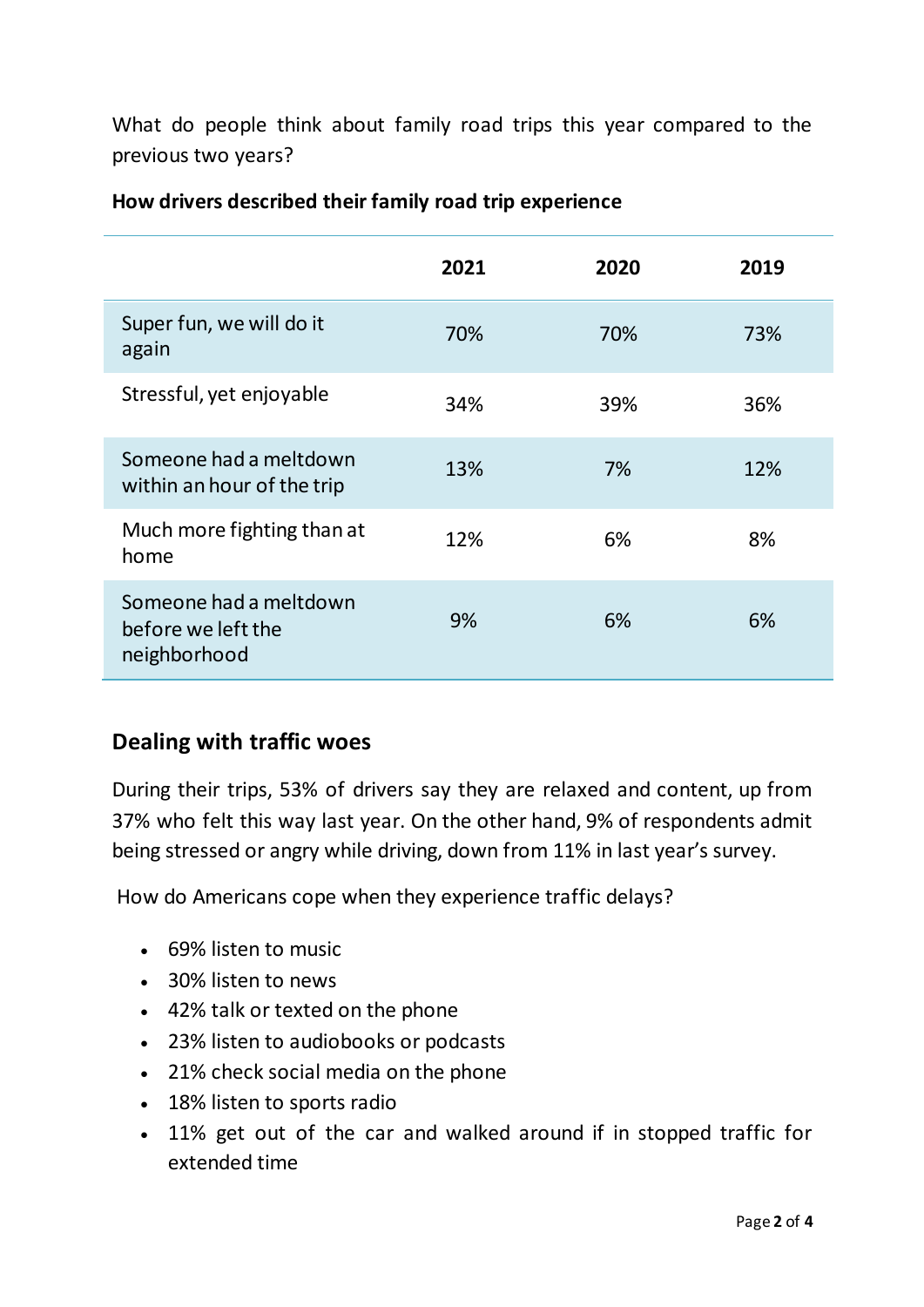- 10% eat an entire meal
- 9% talk with strangers in other cars to pass the time

Some drivers aren't able to cope with heavy traffic at all. Five percent (5%) were driven to tears during their road trip, 5% had an accident, 6% received a traffic ticket, and 4% got into an altercation with another driver.

## **Toll of road trip accidents**

According to the Department of Transportation, the conditions of roads around the country are getting worse. This results in 48% of drivers taking alternate routes to avoid bad roads.

Many drivers sustain major (30%) or minor (30%) car damage because of poor road conditions, 15% hit objects, and 14% get into an accident with another car.

Just one accident can raise your yearly car insurance rate by 32%, or \$450 a year, on average, according to CarInsurance.com's auto insurance rate data analysis.

Whether drivers have been in an accident or not, they can save on car insurance by [comparing rates](https://www.carinsurance.com/car-insurance-comparison.aspx), explains Penny Gusner, Carlnsurance.com's senior consumer analyst.

"Car insurance rates fluctuate, so you may no longer be getting the best deal, especially if you've been in a recent accident," Gusner cautions. "Since companies each asses risk differently, there may be significant differences in [car insurance coverage](https://www.carinsurance.com/types-of-car-insurance) prices among carriers."

To view the full report and methodology, visit CarInsurance.com: [2021 Family](https://www.carinsurance.com/Articles/family-road-trip-report)  [Road Report](https://www.carinsurance.com/Articles/family-road-trip-report)

#### **About CarInsurance**

CarInsurance is owned and operated by QuinStreet, Inc. (Nasdaq: [QNST\)](https://www.nasdaq.com/market-activity/stocks/qnst), a leader in providing performance marketplace technologies and services to the financial services and home services industries.